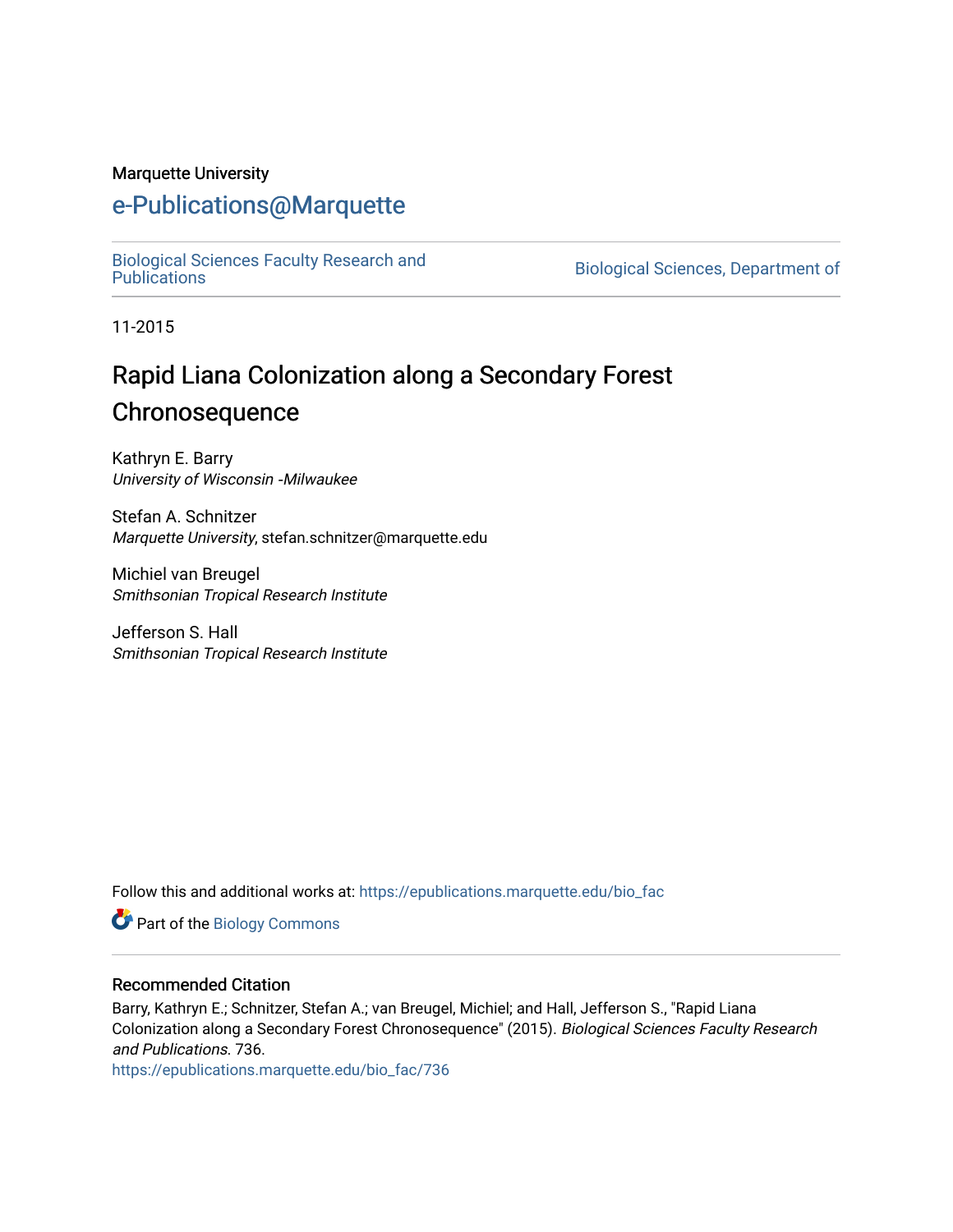**Marquette University**

# **e-Publications@Marquette**

# *Biology Faculty Research and Publications/College of Arts and Sciences*

*This paper is NOT THE PUBLISHED VERSION;* **but the author's final, peer-reviewed manuscript.** The published version may be accessed by following the link in the citation below.

*Biotropica*, Vol. 47, No. 6 (November 2015) : 672-680. [DOI.](https://onlinelibrary.wiley.com/doi/full/10.1111/btp.12259) This article is © Wiley and permission has been granted for this version to appear in [e-Publications@Marquette.](http://epublications.marquette.edu/) Wiley does not grant permission for this article to be further copied/distributed or hosted elsewhere without the express permission from Wiley.

# Rapid Liana Colonization along a Secondary Forest Chronosequence

#### Kathryn E. Barry

Department of Biological Sciences, University of Wisconsin-Milwaukee, PO Box 413, 53201 Milwaukee, WI

#### Stefan A. Schnitzer

Department of Biological Sciences, Marquette University, 53201 Milwaukee, WI

Smithsonian Tropical Research Institute, Ancon, Apartado Postal 0843-03092 Panamá City, Republic of Panamá

#### Michiel van Breugel

Smithsonian Tropical Research Institute, Ancon, Apartado Postal 0843-03092 Panamá City, Republic of Panamá Yale-NUS College, 16 College Avenue West #01-220, 138527 Singapore, Singapore

Department of Biological Sciences, National University of Singapore, 14 Science Drive 4, 117543 Singapore, Singapore

#### Jefferson S. Hall

Smithsonian Tropical Research Institute, Ancon, Apartado Postal 0843-03092 Panamá City, Republic of Panamá

### Abstract

Lianas (woody vines) can have profound effects on tree recruitment, growth, survival, and diversity in tropical forests. However, the dynamics of liana colonization soon after land abandonment are poorly understood, and thus it is unknown whether lianas alter tree regeneration early in succession. We examined the liana community in 43 forests that ranged from 1 to 31 yr old in central Panama to determine how fast lianas colonize young forests and how the liana community changes with forest succession. We found that lianas reached high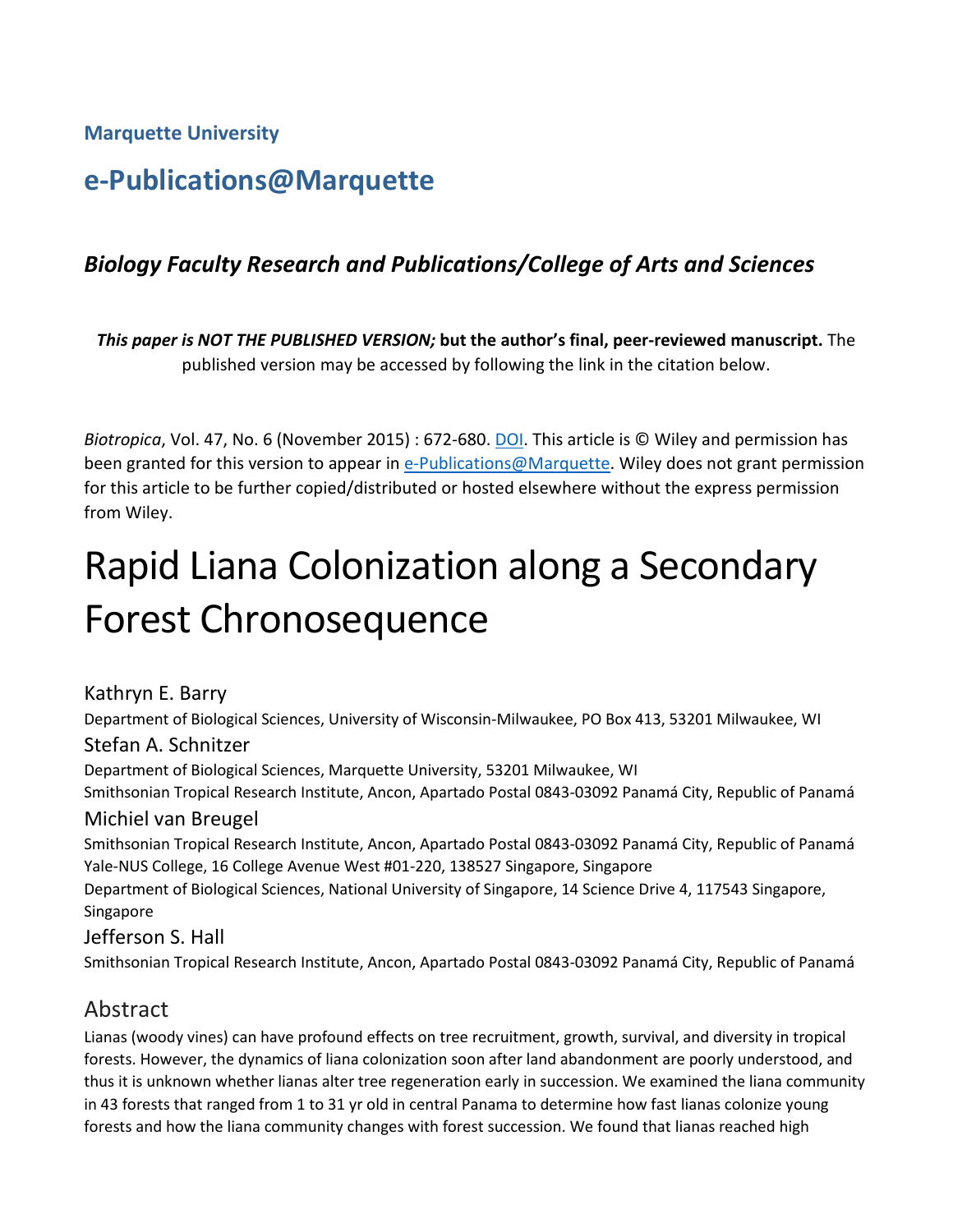densities early in succession, commonly exceeding 1000 stems/ha within the first 5 yr of forest regeneration. Lianas also increased rapidly during early succession in terms of basal area but did not show evidence of saturation within the 30 yr of our chronosequence. The relative contribution of lianas to total woody plant community in terms of basal area and density increased rapidly and reached a saturation point within 5 yr (basal area) to 15 yr (density) after land abandonment. Our data demonstrate that lianas recruit early and in high density in tropical forest regeneration, and thus lianas may have a large effect on the way in which secondary forests develop both early and throughout succession.

Mature tropical forests contain more than half of the earth's terrestrial species and contribute nearly a third of global terrestrial carbon stocks and net primary productivity (Field et al. [15] , Körner [22] , Pan et al. [30] ). However, these tropical forests are currently being lost at a rapid rate (Laurance & Peres [24] , Aide et al. [1] ). Simultaneously, secondary forests are increasing in area as marginal agricultural lands are abandoned and allowed to regenerate as forest in many tropical regions. Secondary forests now comprise up to 60 percent of tropical forests worldwide (Wright & Muller-Landau [48] , Wright et al. [49] , Aide et al. [1] ), resulting in a net increase in total tropical forest area in some regions, despite the loss of mature forests (Aide et al. [1] ). Consequently, determining the factors that influence the development of secondary forests is essential to predicting the future composition and function of tropical forests.

One of the most notable structural attributes of secondary tropical forests is the high density of lianas (woody vines; Hegarty & Caballé [19] , Schnitzer & Bongers [37] , Letcher [25] ). Lianas recruit rapidly into disturbed areas where they have myriad positive and negative effects on tropical forests. Lianas produce a large number of clonal stems and add significantly to plant diversity and forest structural complexity (Putz [34] , DeWalt et al. [12] , Schnitzer et al. [39] , [42] , [43] , Dalling et al. [7] ). Lianas provide connectivity and structure to tropical forests for animals (Yanoviak & Schnitzer [51] , Yanoviak [50] ) and liana leaves, fruits, and flowers are an important resource for wildlife (Dunn et al. [14] , Arroyo-Rodriguez et al. [2] ). Lianas also produce large quantities of leaf litter, contributing significantly to forest nutrient cycles (Putz [33] , Kazda & Salzer [21] , Powers [32] ).

Lianas also have negative effects on tree recruitment, growth and survival, which can ultimately reduce tree species diversity and alter community composition. For example, in forest gaps in central Panama, early infestation of lianas reduced tree regeneration and diversity, damaged tree seedlings and saplings, and stalled the formation of a tall canopy (Schnitzer et al. [39] , Schnitzer & Carson [38] ). Heavy liana infestation early in succession may limit colonization of trees (Clark & Clark [5] , Schnitzer et al. [39] , Ingwell et al. [20] , Schnitzer & Carson [38] ).

Previous studies on successional chronosequences in tropical forests demonstrated that liana density peaks after a few decades (reviewed by Letcher [25] ). For example, DeWalt et al. ([12] ) found that forests between 20 and 40 yr old in central Panama had the highest density of lianas when compared to older secondary and mature forests. In Costa Rica, Letcher and Chazdon ([26] ) found that liana density was highest in 20-yr-old forests, and decreased with forest age. Recent evidence from the Agua Salud watershed in central Panama provides evidence that liana species richness (and other diversity indices) increased rapidly with forest age over the first 32 yr of succession (Van Breugel et al. [47] ).

However, little information exists on the rate at which lianas colonize early in forest succession in terms of density and basal area, two factors that largely determine lianas' effect on the community (Schnitzer et al. [39] , Letcher [25] ). The combination of liana density and basal area is a good predictor of the potential for liana competition with trees, as well as the effect of lianas on the faunal community (e.g., Grauel & Putz [17] , Schnitzer et al. [44] , Yanoviak [50] ). High liana abundance positively affects tropical forest fauna by connecting forest canopies and providing copious resources for arboreal species (Dunn et al. [14] , Yanoviak & Schnitzer [51]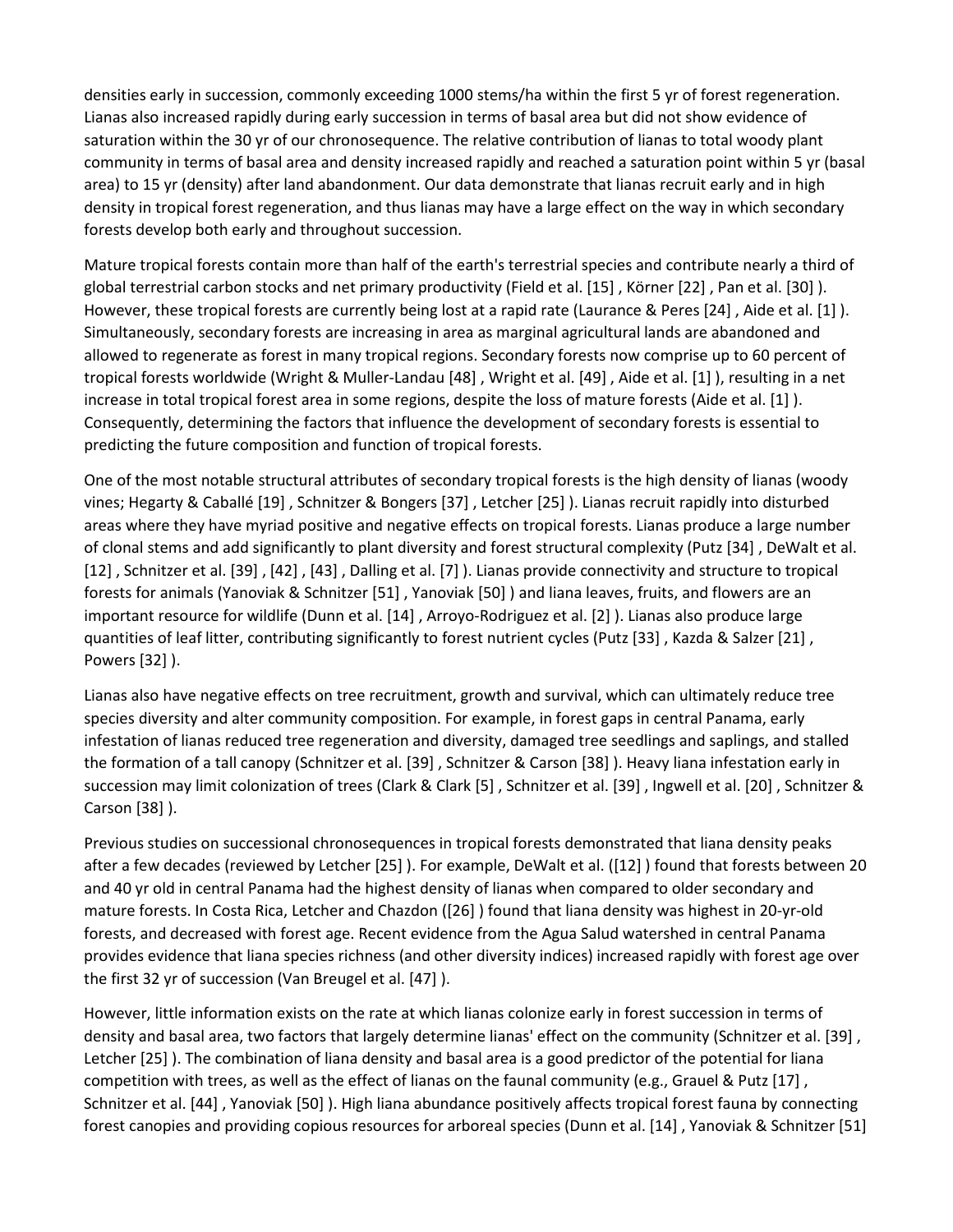). Liana density and basal area are strongly linked to reduced tree performance and survival (Ingwell et al. [20] ). The more severe a liana infestation (indicated by higher number of stems and larger total basal area), the higher the likelihood that liana infestation will have a negative outcome for the host tree (Phillips et al. [31] , Ingwell et al. [20] , Schnitzer & Carson [38] ). Furthermore, liana competition may be particularly severe for saplings, which may be especially sensitive to liana colonization (Schnitzer et al. [41]).

Determining the rate of liana colonization in young secondary forests is important because lianas have the potential to alter the successional trajectory of tropical forests when regenerating trees are small and presumably most vulnerable to liana infestation. Therefore, we used a chronosequence approach with 43 forests to investigate the rate at which liana density and basal area increased with stand age, as well as the proportion of the woody plant community (lianas, shrubs, and trees) that lianas comprised over the course of liana succession. The forests ranged from very young (1 yr old) to early/mid-successional (31 yr old) and were located in the Agua Salud watershed in central Panama.

We addressed two main questions: (1) how does liana abundance change throughout succession in terms of absolute numbers and relative to other woody stems (i.e., the rate at which lianas colonize early successional forests)? and (2) what is the shape of the liana successional trajectory during the first three decades of succession? We tested among three theoretical growth trajectories of liana abundance in early successional forests. First, lianas may increase in abundance (stem number and basal area) steadily throughout succession in a linear fashion. Alternatively, liana abundance may increase asymptotically, saturating within the first 31 yr. A third possibility is that lianas peak in abundance early in succession and then decrease later in succession, as suggested by DeWalt et al. ([12] ) and Letcher and Chazdon ([26] ). We also examined how the most common liana species changed with forest age, and between 5-yr age classes, to gain insight into whether the species that contributed to liana density and basal area early in liana succession were also dominant later in succession, or whether the contribution of species to liana stem number and basal area changed with succession.

# [Methods](https://0-web-b-ebscohost-com.libus.csd.mu.edu/ehost/detail/detail?vid=2&sid=d7b379ea-68ca-4f5f-a971-f592362fc14b%40pdc-v-sessmgr04&bdata=JnNpdGU9ZWhvc3QtbGl2ZQ%3d%3d#toc)

#### [Study site](https://0-web-b-ebscohost-com.libus.csd.mu.edu/ehost/detail/detail?vid=2&sid=d7b379ea-68ca-4f5f-a971-f592362fc14b%40pdc-v-sessmgr04&bdata=JnNpdGU9ZWhvc3QtbGl2ZQ%3d%3d#toc)

We conducted this study at the Agua Salud research site in central Panama. The Smithsonian Tropical Research Institute in collaboration with the Panama Canal Authority (ACP) and the National Environmental Authority (ANAM) established the Agua Salud Project to study the effects of different land-use types on ecosystem function in the provision of targeted ecosystem services in the Panama Canal watershed (Stallard et al. [46] ). We used data from a permanent secondary forest dynamics plot network that was established at Agua Salud in 2008 to understand landscape scale processes driving early secondary forest development in terms of forest dynamics and ecosystem function (Hassler et al. [18] , Neumann-Cosel et al. [28] , van Breugel et al. [4] , Battermann et al. [3] , Van Breugel et al. [47] , Zimmermann et al. [53] ). Agua Salud is located adjacent to Soberania National Park in the central part of the Panama Canal Watershed (9°13' N, 79°47'W; Fig. [NaN]). The mean annual precipitation at Agua Salud is 2700 mm with a dry season from mid-December until early May (Ogden et al. [29] , Van Breugel et al. [47] ). Historically, land in this area was used for cattle pasture and smallscale agriculture (Van Breugel et al. [47] ). The site covers 700 hectares and contains a mixture of secondary forest, mature forest, cattle pasture, fallowed farmland, cultivated fields, and plantations. Within this forest matrix, we identified an early successional chronosequence with forests ranging from recently abandoned pastures (1 yr old) to 31 yr old. Forest plot ages were determined using landowner interviews that established the time of abandonment from agriculture (Van Breugel et al. [47] ).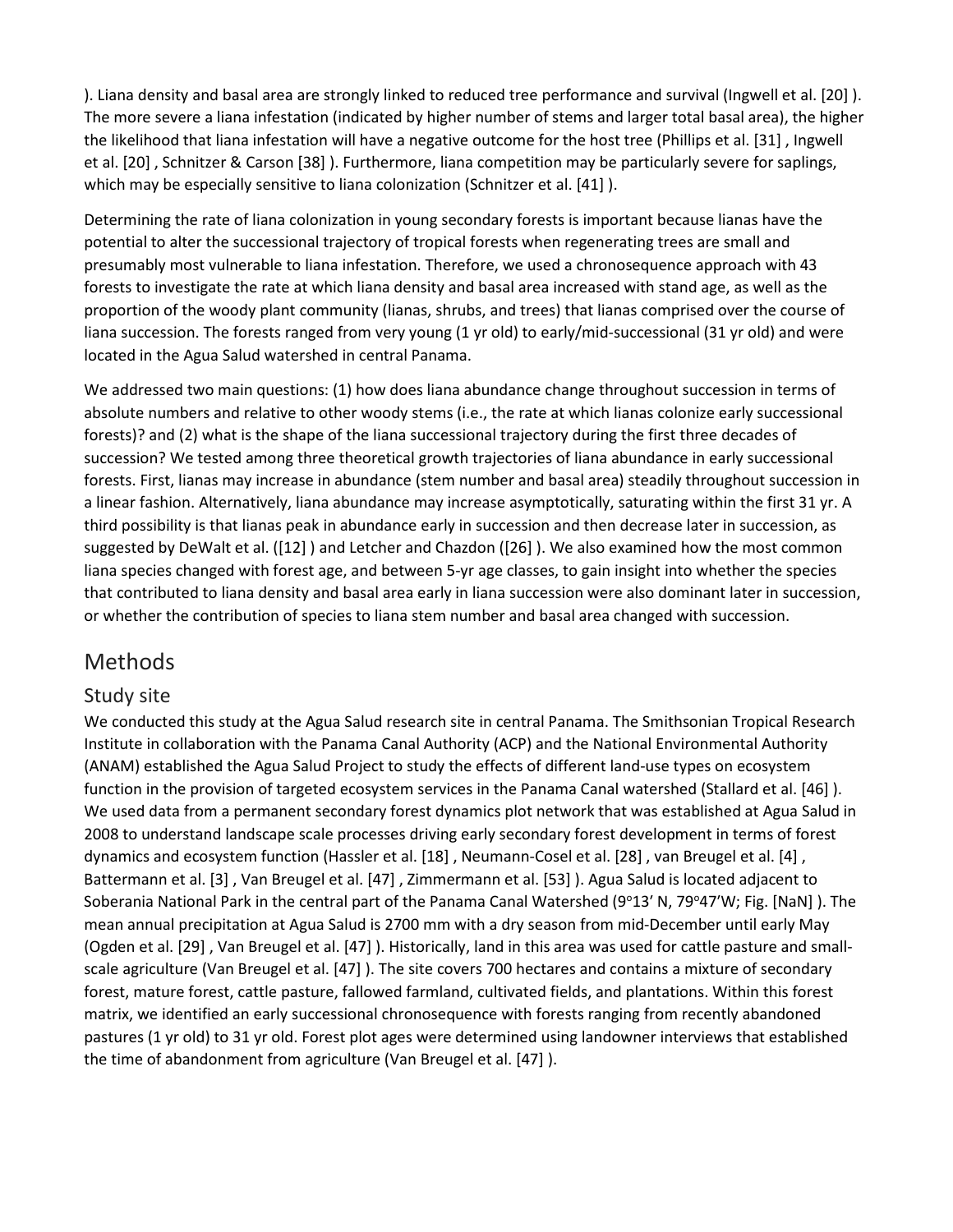

Figure 1 Map of the Agua Salud Project in central Panama bordering Soberania National Park. The Agua Salud project consists of a matrix of secondary forests, pastures, and cultivated fields managed by the Smithsonian Tropical Research Institute. Dark gray regions are comprised of a mixed-species reforestation experiment, light gray represents teak plantation. Rectangles represent each of our 43 study sites, which are color coded by age group. Each site consists of two plots, one upslope and one downslope. For the purposes of our analyses, we considered each site as a single replicate, as upslope and downslope plots did not differ significantly for any variable.

The Agua Salud forest network contains 52 distinct forest sites, which represent regional forest composition and structure. In each site, we established two replicate 20  $m \times 50$  m plots, one at or near the top of the slope and one at or near the bottom of the slope to account for within-forest changes in elevation. We excluded nine sites for which we did not have reliable information on age and forest use as abandonment and sites where the upslope and downslope plots were not within 1 yr of age of each other. In total, we selected 43 sites, which ranged in age from 1 yr old to 31 yr old. Plot size in two of the sites was 2500 m<sup>2</sup>, and thus we scaled liana density and basal area in all forests to the hectare level to control for sampling area.

#### [Vegetation sampling](https://0-web-b-ebscohost-com.libus.csd.mu.edu/ehost/detail/detail?vid=2&sid=d7b379ea-68ca-4f5f-a971-f592362fc14b%40pdc-v-sessmgr04&bdata=JnNpdGU9ZWhvc3QtbGl2ZQ%3d%3d#toc)

We used plot data from 2010. All lianas ≥1 cm that were rooted in the plot were identified and their diameter was measured (methods follow Gerwing et al. [16] , Schnitzer et al. [45] for lianas). We did not attempt to distinguish clonal stems from 'apparent genets' (cf., Schnitzer et al. [40] , [42] ) and thus included all rooted stems ≥1 cm. We identified and measured the diameter of all trees ≥5 cm diameter in each plot. In addition, we measured trees ≥1 cm diameter in half of each plot to give an estimate of the density and basal area of smaller stems. Over 98 percent of individuals were identified to species. Voucher specimens were collected and stored at the herbarium of the Smithsonian Tropical Research Institute (Index Herbariorum code: SCZ). For more details about the site and sampling at Agua Salud SFD network, see Van Breugel et al. ([47] ).

#### [Data analysis](https://0-web-b-ebscohost-com.libus.csd.mu.edu/ehost/detail/detail?vid=2&sid=d7b379ea-68ca-4f5f-a971-f592362fc14b%40pdc-v-sessmgr04&bdata=JnNpdGU9ZWhvc3QtbGl2ZQ%3d%3d#toc)

We scaled the plot data to per hectare scale assuming a linear increase in liana and total stem number per area. We used an ANOVA to compare upslope and downslope plots, which did not differ significantly for total stem density (F<sub>1,103</sub> = 2.521, P = 0.115) or total basal area (F<sub>1,103</sub> = 0.443, P = 0.507). Thus, we used the sum of the two plots per forest for all regression analyses and refer to this combination of two plots (upslope and downslope) as a site.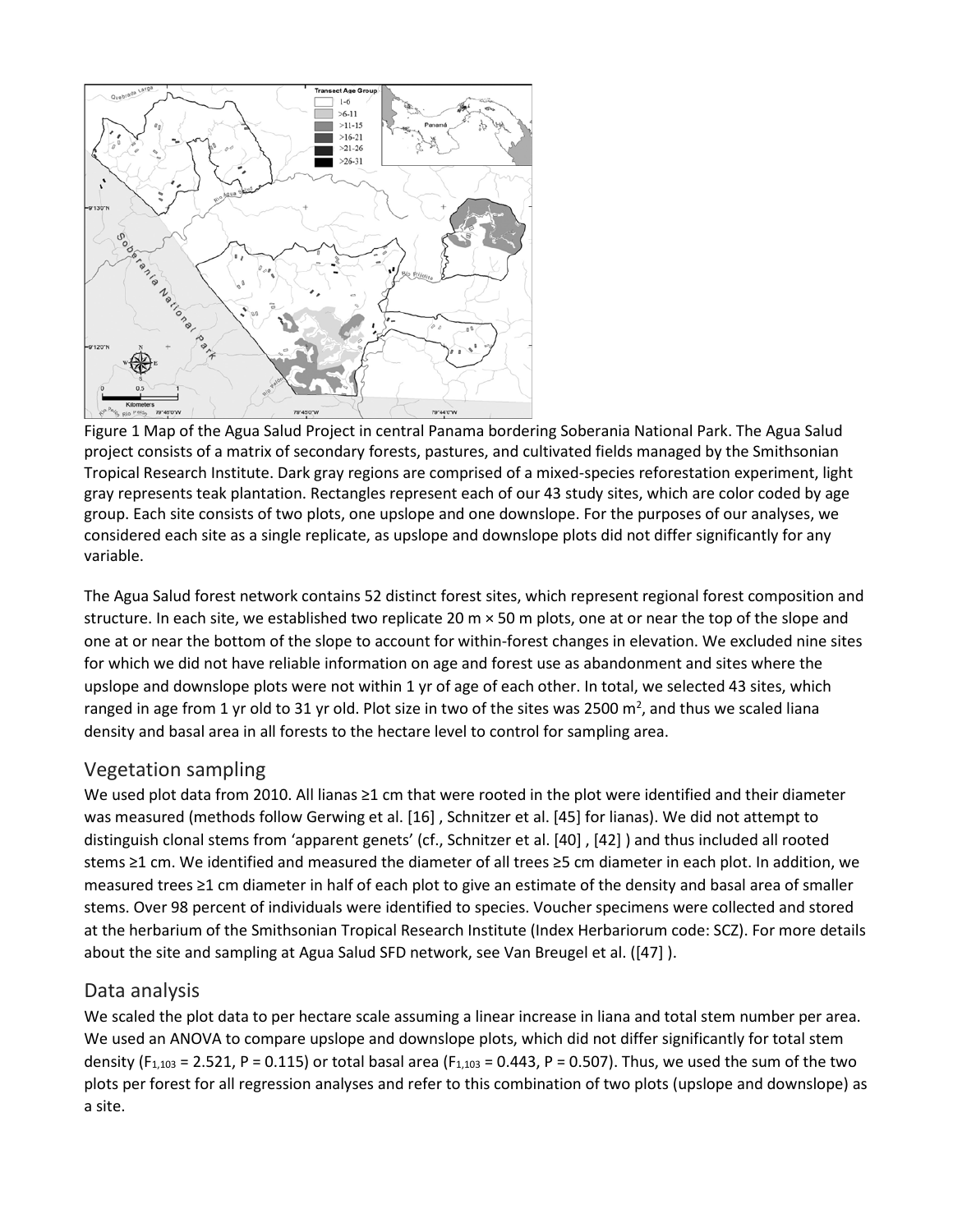Some of the sites varied in distance from each other, which may lead to similarities among sites that are attributable to the site's location rather than to ecological factors (spatial autocorrelation). To test for this spatial autocorrelation, we calculated the Euclidean distance between each site and all other sites (using the 'dist' function in R) and performed a Mantel test (mantel.rtest in package 'ade4' v. 1.6-2; Dray & Dufour [13] ) for each of our four variables with 1000 permutations (all reported P values for Mantel tests are simulated P values). We found significant spatial autocorrelation for liana density (P = 0.015, Pearson's  $r = 0.169$ ), and no significant spatial autocorrelation in liana basal area (P = 0.053, Pearson's  $r = 0.101$ ), relative liana density  $(P = 0.081,$  Pearson's r = 0.084), and relative liana basal area  $(P = 0.27,$  Pearson's r = 0.039). To examine the extent of the autocorrelation between location and liana density, we regressed Euclidean distance between sites with the difference in liana densities between those sites and found that while the model was significant  $(P < 0.001)$ , the amount of variation it explained was very low  $(F_{1,593} = 17.35, r^2 = 0.027)$ , and thus we did not use location or site as a random effect in our analyses.

We used regression analyses to examine the relationship of the following variables with forest age: (1) liana density (stems/ha); (2) liana basal area (m<sup>2</sup>/ha); (3) relative liana density (total number of liana stems/ha/total number of woody stems/ha); (4) relative liana basal area (liana basal area/ha/total woody plant basal area/ha); and (5) mean liana basal area per stem (m<sup>2</sup>). For each variable, we hypothesized that liana abundance in terms of each of the above-mentioned variables could increase along one of three possible trajectories: (1) A linear increase (y = mx + b); (2) A saturating increase using the Monod enzyme kinetics model (y = (a \* x) / (b + x)); or (3) An increase that peaked with subsequent decrease using a polynomial model ( $y = x + x^2$ ). For the first two possible trajectories, we performed the analysis using the linear model (lm) function in R statistical software. However, the saturating model cannot easily be linearized and thus we used the non-linear least squares (nls) function. We used 95% confidence intervals to determine model significance for the Monod model because P values and  $R<sup>2</sup>$  are not good metrics of significance for non-linear models. We used Akaike information criterion (AIC) to test the goodness of fit for each of our possible trajectories to each variable. The AIC also weights models in terms of their complexity, penalizing models that have higher numbers of parameters, thus favoring more parsimonious models over models that are more complex (Crawley [6] ). All analyses were done using R statistical software (v. 2.3.0).

#### [Results](https://0-web-b-ebscohost-com.libus.csd.mu.edu/ehost/detail/detail?vid=2&sid=d7b379ea-68ca-4f5f-a971-f592362fc14b%40pdc-v-sessmgr04&bdata=JnNpdGU9ZWhvc3QtbGl2ZQ%3d%3d#toc)

There were a total of 13,628 rooted lianas and 44,827 rooted trees ≥ 1 cm in diameter in the 43 sites across the chronosequence. Mean liana density was 1576 stems/ha and basal area was 0.48 m<sup>2</sup>/ha. On average (across all sites), liana stems constituted 13.7 percent of all woody stems and 1.8 percent of basal area. At their maximum density, in an 11-yr-old plot, there were 3975 lianas/ha and lianas represented 30.3 percent of the total number of woody stems. A 25-yr-old forest with 3140 lianas/ha had the highest proportion of total woody plant basal area: 1.27 m<sup>2</sup>/ha, with lianas contributing 31 percent of the total woody basal area (Table 1).

Table 1. Mean values of liana density and basal area for 43 forested sites in the Agua Salud watershed in central Panama. At each site we sampled two 20 × 50 m plots with the exception of the two 3-yr-old forests which were divided into two  $25 \times 100$  m plots. Age represents forest age

| Age | # of  | Mean liana density | S.E. (Liana | Mean liana basal area | S.E. (Basal |
|-----|-------|--------------------|-------------|-----------------------|-------------|
|     | sites | (stems/ha)         | density)    | (m <sup>2</sup> /ha)  | area)       |
|     |       | 40                 |             | 0.007                 | 0.002       |
|     |       | 191.67             | 76.61       | 0.025                 | 0.014       |
| 4   |       | 128                | 40          | 0.016                 | 0.004       |
|     |       | 1461.67            | 238.93      | 0.359                 | 0.055       |
| 6   | 4     | 1118.75            | 182.16      | 0.332                 | 0.053       |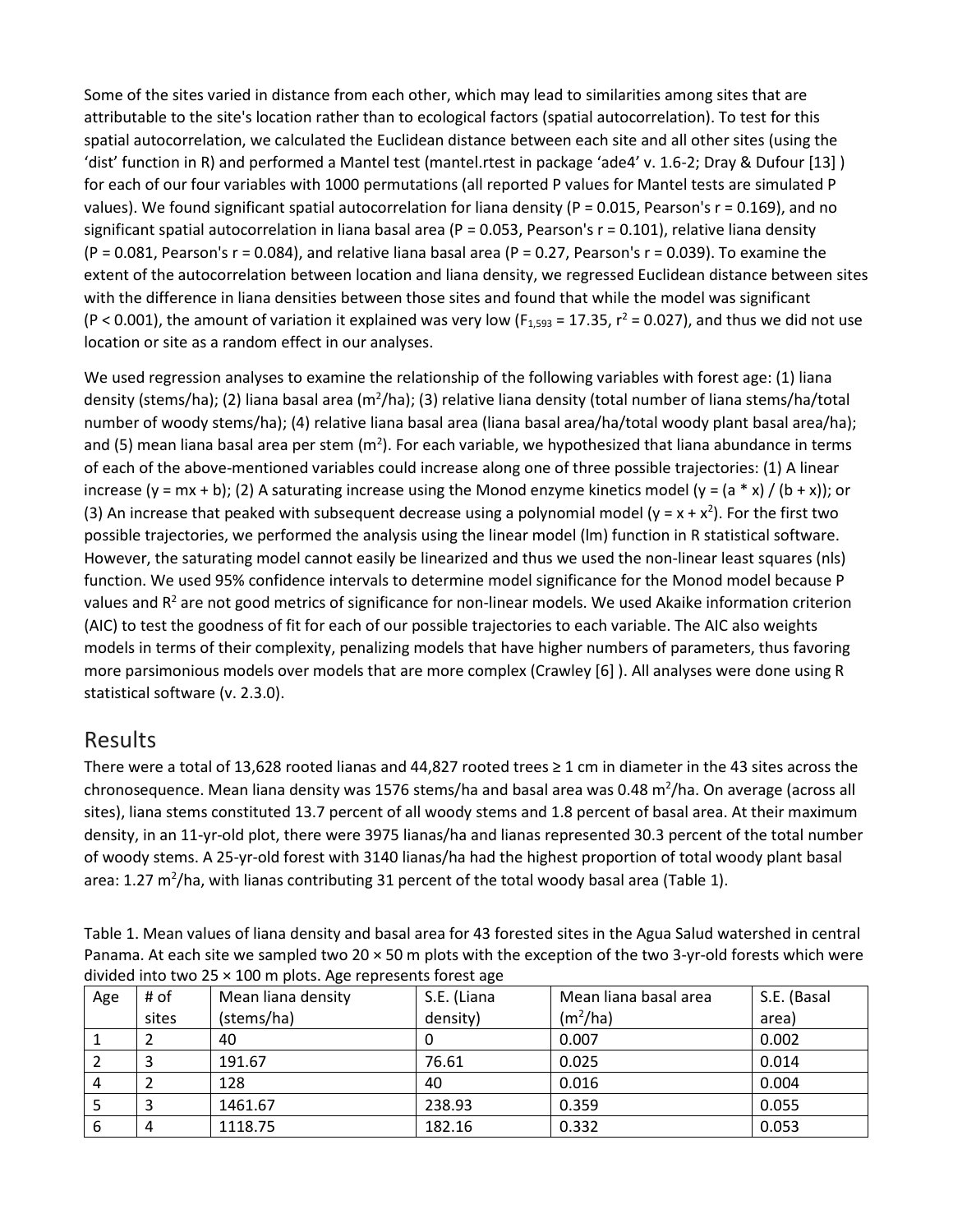| $\overline{7}$ | 4              | 1038.75 | 159.16       | 0.228 | 0.013        |
|----------------|----------------|---------|--------------|-------|--------------|
| 8              | 4              | 2022.50 | 310.60       | 0.556 | 0.071        |
| 11             | 1              | 1860.00 | 0            | 0.377 | 0            |
| 12             | $\overline{2}$ | 3197.50 | 777.50       | 0.744 | 0.049        |
| 13             | 3              | 1720.00 | 210.18       | 0.547 | 0.041        |
| 14             | 1              | 1785.00 | 0            | 0.324 | 0            |
| 15             | 1              | 1170.00 | 0            | 0.393 | $\Omega$     |
| 16             | 1              | 2235.00 | 0            | 0.824 | 0            |
| 17             | 1              | 2540.00 | 0            | 0.665 | 0            |
| 18             | 1              | 1745.00 | $\mathbf{0}$ | 0.642 | $\mathbf{0}$ |
| 19             | 3              | 1880.00 | 260.24       | 0.633 | 0.059        |
| 21             | 3              | 2421.67 | 187.22       | 0.853 | 0.060        |
| 25             | $\mathbf{1}$   | 1795.00 | 0            | 0.683 | 0            |
| 26             | $\mathbf{1}$   | 3140.00 | 0            | 0.254 | 0            |
| 29             | 1              | 2285.00 | 0            | 0.241 | $\Omega$     |
| 30             | $\mathbf{1}$   | 2725.00 | $\mathbf 0$  | 0.202 | $\mathbf 0$  |
| Total          | 43             | 1575.72 | 138.60       | 0.480 | 0.050        |

Absolute liana density and basal area were lowest in the youngest forests (1 yr old) but increased rapidly with forest age (Fig. [NaN] A and B). The saturating model of liana colonization with forest age was the best-fit model for all variables (Table [NaN] ). The fit was significantly better than both the linear and polynomial models for all variables except basal area (Table [NaN] ). Absolute liana basal area also increased quickly, reaching high levels of basal area within the first 5 yr of succession, and continued to increase steadily up to 31 yr of forest development showing no indication of saturation (Fig. [NaN] B). The increase in liana density, both in absolute values (Fig. [NaN] A) and relative to the total woody plant density (Fig. [NaN] C) began to level off within 7 yr of forest abandonment. However, liana basal area relative to total basal area increased very quickly within the first 2.5 yr of succession and attained near saturation within the first 5 yr of forest regeneration (Fig. [NaN] D). Mean liana basal area per stem increased quickly within the first 5 yr of succession at which point the rate of increase in per stem basal area decreased (Fig. 2 E).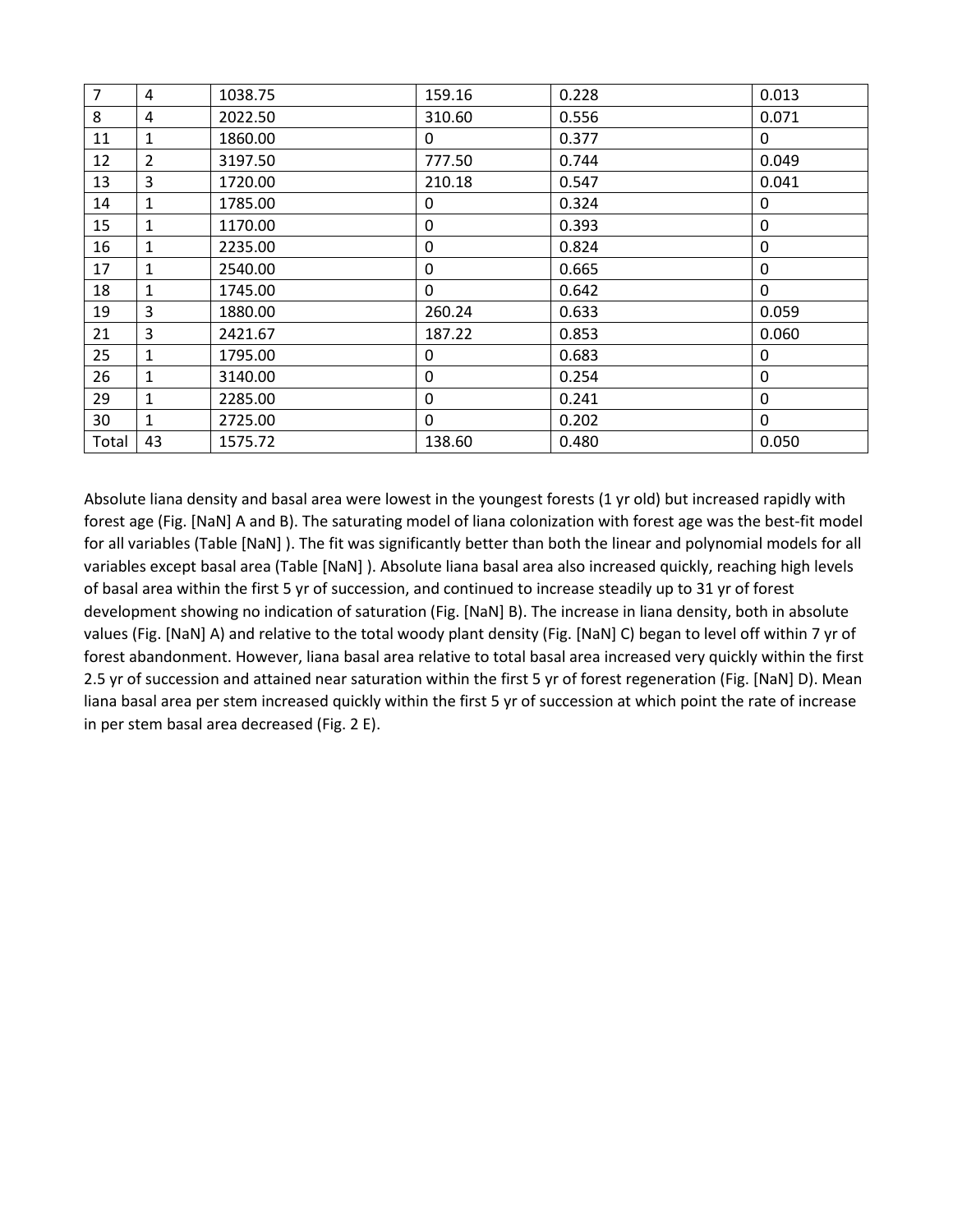

Figure 2 Change in liana density and basal area over forest age at Agua Salud. Liana density (A), liana basal area (B), relative liana density (# of liana stems/ha/# of total stems/ha) (C), relative liana basal area (liana basal area/ha/total basal area/ha) (D), and per stem basal area (liana basal area/ha/# of liana stems/ha) (E). All figures are for all lianas ≥1 cm diameter. All liana metrics saturated by the time forests reached 30 yr of age, except for liana basal area (C). Solid lines represent best-fit models (Akaike information criterion Table 2) and dashed lines represent 95% confidence intervals.

| Table 2. Results of Akaike information criterion analysis for liana density, basal area, and species richness along |
|---------------------------------------------------------------------------------------------------------------------|
| the 30-yr chronosequence at Agua Salud. The lowest value for each variable is considered the best fit. Goodness     |
| of fit is considered significant if the difference is $\geq 2$ . Significant differences are shown in bold          |

| Variable                  | Linear model | Monod model | Polynomial model |  |
|---------------------------|--------------|-------------|------------------|--|
| Liana density             | 697.13       | 670.58      | 675.13           |  |
| Relative liana density    | $-116.31$    | $-136.00$   | $-131.50$        |  |
| Liana basal area          | $-26.53$     | $-31.58$    | $-30.25$         |  |
| Relative liana basal area | $-263.70$    | $-301.86$   | $-286.78$        |  |
| Liana basal area per stem | $-648.74$    | $-687.68$   | $-669.39$        |  |

Table 3. The five most common species in each 5-yr age group of the 30-yr chronosequence at Agua Salud in central Panama. Davilla nitida and Connarus panamensis were the most common two species in every age class; the other three most common species were highly variable. The five most common species represented more than 50 percent of all stems at Agua Salud in each age class. Climbing habit was classified as S (stem twiner) or T (tendril climber)

| Age class | # of sites | Top five most | Family | Climbing | Proportion of | Proportion of |
|-----------|------------|---------------|--------|----------|---------------|---------------|
| (years)   |            | common        |        | habit    | total stem    | total stem    |
|           |            | species in    |        |          | density       | density       |
|           |            | order from    |        |          | comprised of  | comprised of  |
|           |            | most          |        |          | the most      | top five most |
|           |            | common to     |        |          |               |               |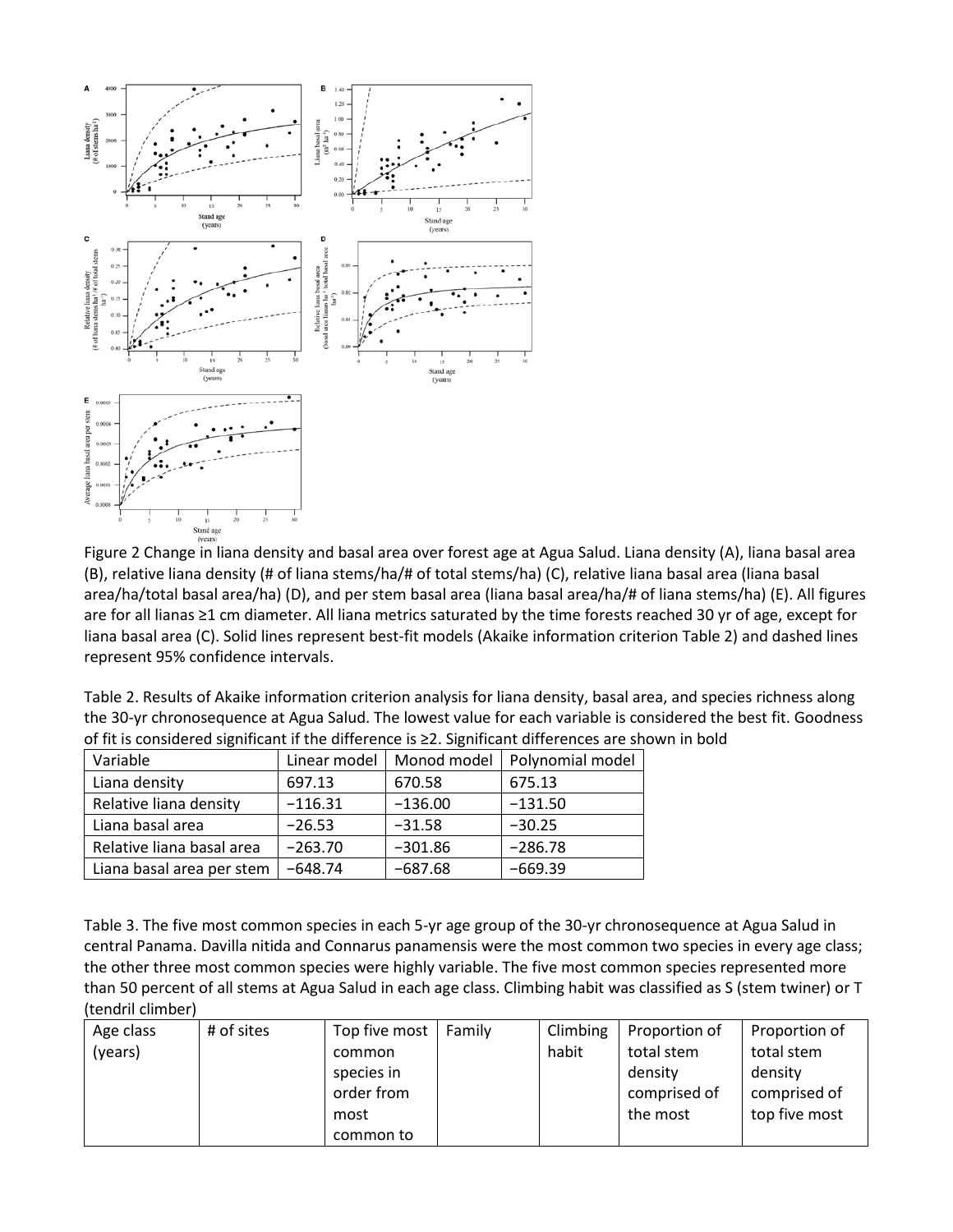|              |                | least          |              |              | common  | common  |
|--------------|----------------|----------------|--------------|--------------|---------|---------|
|              |                | common         |              |              | species | species |
| $1 - 6$      | 14             | Davilla nitida | Dilleniaceae | S            | 0.40    | 0.61    |
| Connarus     | Connaraceae    | S              |              |              |         |         |
| panamensis   |                |                |              |              |         |         |
| Doliocarpus  | Dilleniaceae   | $\mathsf S$    |              |              |         |         |
| major        |                |                |              |              |         |         |
| Doliocarpus  | Dilleniaceae   | $\sf S$        |              |              |         |         |
| multiflorus  |                |                |              |              |         |         |
| Doliocarpus  | Dilleniaceae   | $\mathsf{S}$   |              |              |         |         |
| dentatus     |                |                |              |              |         |         |
| $>6 - 11$    | 9              | Davilla nitida | Dilleniaceae | S            | 0.55    | 0.59    |
| Connarus     | Connaraceae    | $\sf S$        |              |              |         |         |
| panamensis   |                |                |              |              |         |         |
| Davilla      | Dilleniaceae   | $\sf S$        |              |              |         |         |
| kunthii      |                |                |              |              |         |         |
| Cnestidium   | Connaraceae    | $\sf S$        |              |              |         |         |
| rufescens    |                |                |              |              |         |         |
| Sabicea      | Rubiaceae      | S              |              |              |         |         |
| panamensis   |                |                |              |              |         |         |
| $>11 - 16$   | 8              | Davilla nitida | Dilleniaceae | S            | 0.45    | 0.64    |
| Connarus     | Connaraceae    | S              |              |              |         |         |
| panamensis   |                |                |              |              |         |         |
| Doliocarpus  | Dilleniaceae   | $\sf S$        |              |              |         |         |
| multiflorus  |                |                |              |              |         |         |
| Doliocarpus  | Dilleniaceae   | S              |              |              |         |         |
| major        |                |                |              |              |         |         |
| Doliocarpus  | Dilleniaceae   | S              |              |              |         |         |
| dentatus     |                |                |              |              |         |         |
| $>16 - 21$   | 8              | Davilla nitida | Dilleniaceae | S            | 0.43    | 0.59    |
| Connarus     | Connaraceae    | $\sf S$        |              |              |         |         |
| panamensis   |                |                |              |              |         |         |
| Bignonia     | Bignoniaceae   | T              |              |              |         |         |
| corymbosa    |                |                |              |              |         |         |
| Maripa       | Convolvulaceae | $\mathsf S$    |              |              |         |         |
| panamensis   |                |                |              |              |         |         |
| Doliocarpus  | Dilleniaceae   | S              |              |              |         |         |
| major        |                |                |              |              |         |         |
| $>21-26$     | $\overline{2}$ | Davilla nitida | Dilleniaceae | $\mathsf{S}$ | 0.37    | 0.62    |
| Doliocarpus  | Dilleniaceae   | S              |              |              |         |         |
| multiflorus  |                |                |              |              |         |         |
| Connarus     | Connaraceae    | $\mathsf S$    |              |              |         |         |
| panamensis   |                |                |              |              |         |         |
| Doliocarpus  | Dilleniaceae   | $\mathsf S$    |              |              |         |         |
| dentatus     |                |                |              |              |         |         |
| Odontadenia  | Apocynaceae    | $\mathsf T$    |              |              |         |         |
| puncticulosa |                |                |              |              |         |         |
| $>26 - 31$   | $\overline{2}$ | Davilla nitida | Dilleniaceae | $\mathsf S$  | 0.36    | 0.55    |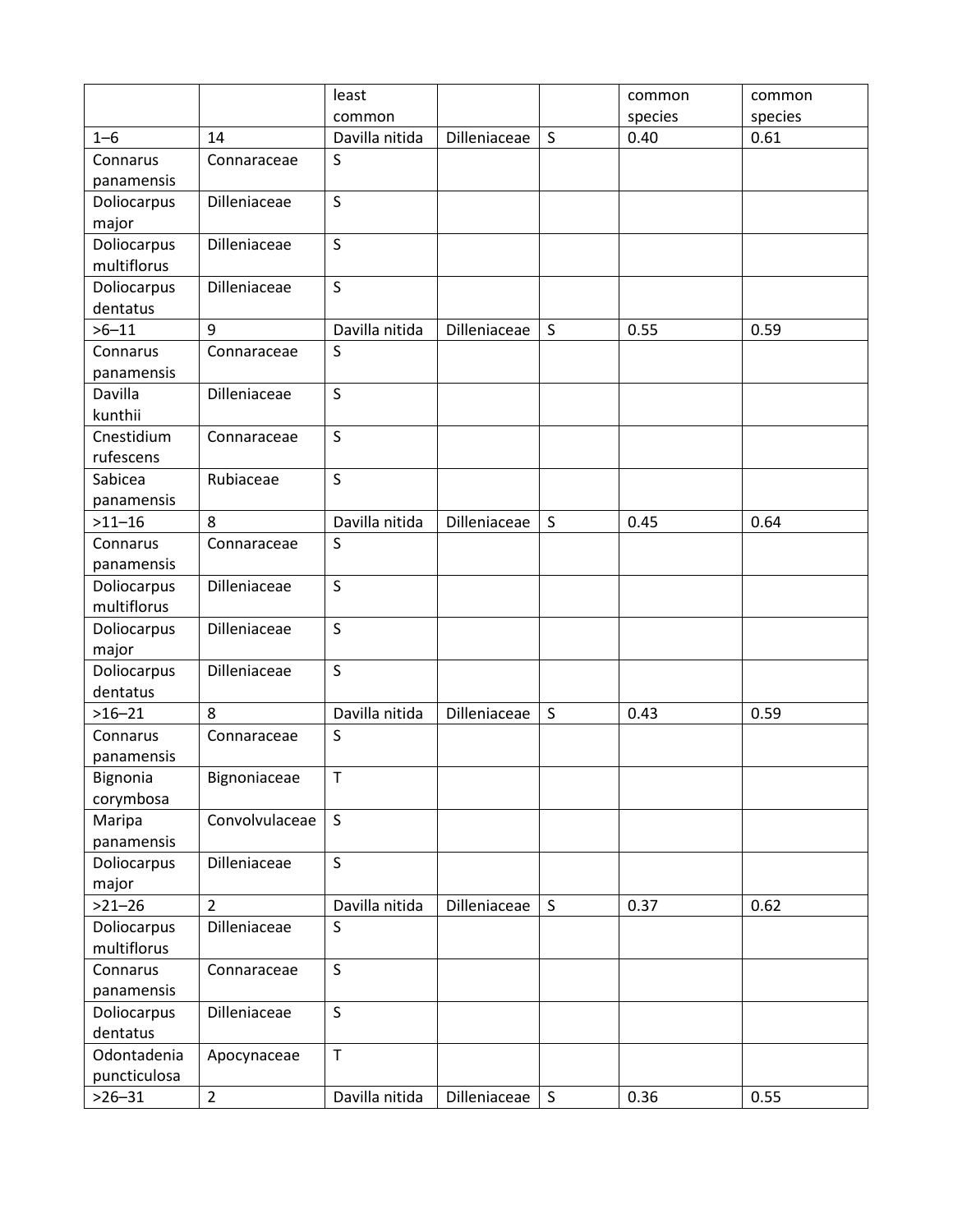| Connarus    | Connaraceae    |   |  |  |
|-------------|----------------|---|--|--|
| panamensis  |                |   |  |  |
| Doliocarpus | Dilleniaceae   | ت |  |  |
| multiflorus |                |   |  |  |
| Bignonia    | Bignoniaceae   |   |  |  |
| corymbosa   |                |   |  |  |
| Maripa      | Convolvulaceae | S |  |  |
| panamensis  |                |   |  |  |

The two most common species of liana in all but one age class were Davilla nitida (Dilleniaceae) and Connarus panamensis (Connaraceae), respectively (Table [NaN] ). Davilla nitida alone represented 35 percent or more of the total stem number in all age classes and the five most common species represented more than 50 percent of total stem number in all age classes (Table [NaN] ). Doliocarpus multiflorus (Dilleniaceae) was among the most common species in four of six age groups. All but five of the 36 most common species were represented in the five most abundant species in more than one age group (Table [NaN] ). The Dilleniaceae was by far the most dominant liana family at Agua Salud, representing 54.6 percent of the total stem number in all of the sites combined (Table 3 ).

## **[Discussion](https://0-web-b-ebscohost-com.libus.csd.mu.edu/ehost/detail/detail?vid=2&sid=d7b379ea-68ca-4f5f-a971-f592362fc14b%40pdc-v-sessmgr04&bdata=JnNpdGU9ZWhvc3QtbGl2ZQ%3d%3d#toc)**

This is the first study to quantify the exceptional rate at which lianas colonize and accumulate in tropical forests during early succession. At Agua Salud, forests as young as 5 yr old commonly had more than 1000 lianas/ha (≥1 cm diameter), which is nearly the density of lianas in the nearby old growth forest on Barro Colorado Island (BCI; Schnitzer et al. [42] ). By the time a forest at Agua Salud reached 10 yr in age, mean liana density was 2194/ha—more than 60 percent higher than liana density in the old growth forest on BCI (Schnitzer et al. [42] , [43] ). As these forests continue to age, they will likely accumulate more liana stems, although liana stem density eventually begins to decline after 40–50 yr (DeWalt et al. [12] , Letcher & Chazdon [26] ). Nonetheless, the relative abundance of lianas (as a proportion of all woody stems) at Agua Salud may continue to increase over time, leveling off at around 25 percent of the woody stem density, which is consistent with nearby old growth forests (e.g., Schnitzer & Bongers [37] , Schnitzer et al. [42] ). Lianas at Agua Salud consistently represented more than 5 percent of the total woody stems in 5-yr-old forests and, in more than a quarter of the forests, lianas represented more than 15 percent of the woody stem density.

Relative liana basal area also increased rapidly with forest age, with lianas representing more than half of the relative basal area of nearby old growth forest on BCI within 5 yr of forest regeneration (0.015 m<sup>2</sup>/ha lianas for every 1 m<sup>2</sup>/ha total basal area in Agua Salud vs. 0.0293 m<sup>2</sup>/ha lianas for every 1 m<sup>2</sup>/ha total basal area on BCI). Mean relative liana basal area comprised 1.8 percent of the total woody basal area within 5 yr of forest regeneration and remained relatively constant afterwards. These data demonstrate the rapid rate at which lianas colonize in young secondary forests, which now represent more than 60 percent of global tropical forests (Aide et al. [1] ). Several different factors may contribute to high relative liana abundance, including rapid recruitment of new stems, growth of existing stems, or relatively low tree basal area. Despite their clear prominence in secondary tropical forests, we understand relatively little of how liana presence in high abundance early in succession affects forest development, and whether lianas in high density will redirect forest succession toward a liana- and pioneer tree-dominated ecosystem, as hypothesized by Schnitzer et al. ([39] ).

Colonization of forests by lianas appeared to be dominated by a small number of aggressively colonizing species, which recruited early and in high density, and were able to persist in high abundance throughout the 30-yr chronosequence. These early colonizing species (Table [NaN] ) represented more than 35 percent of the liana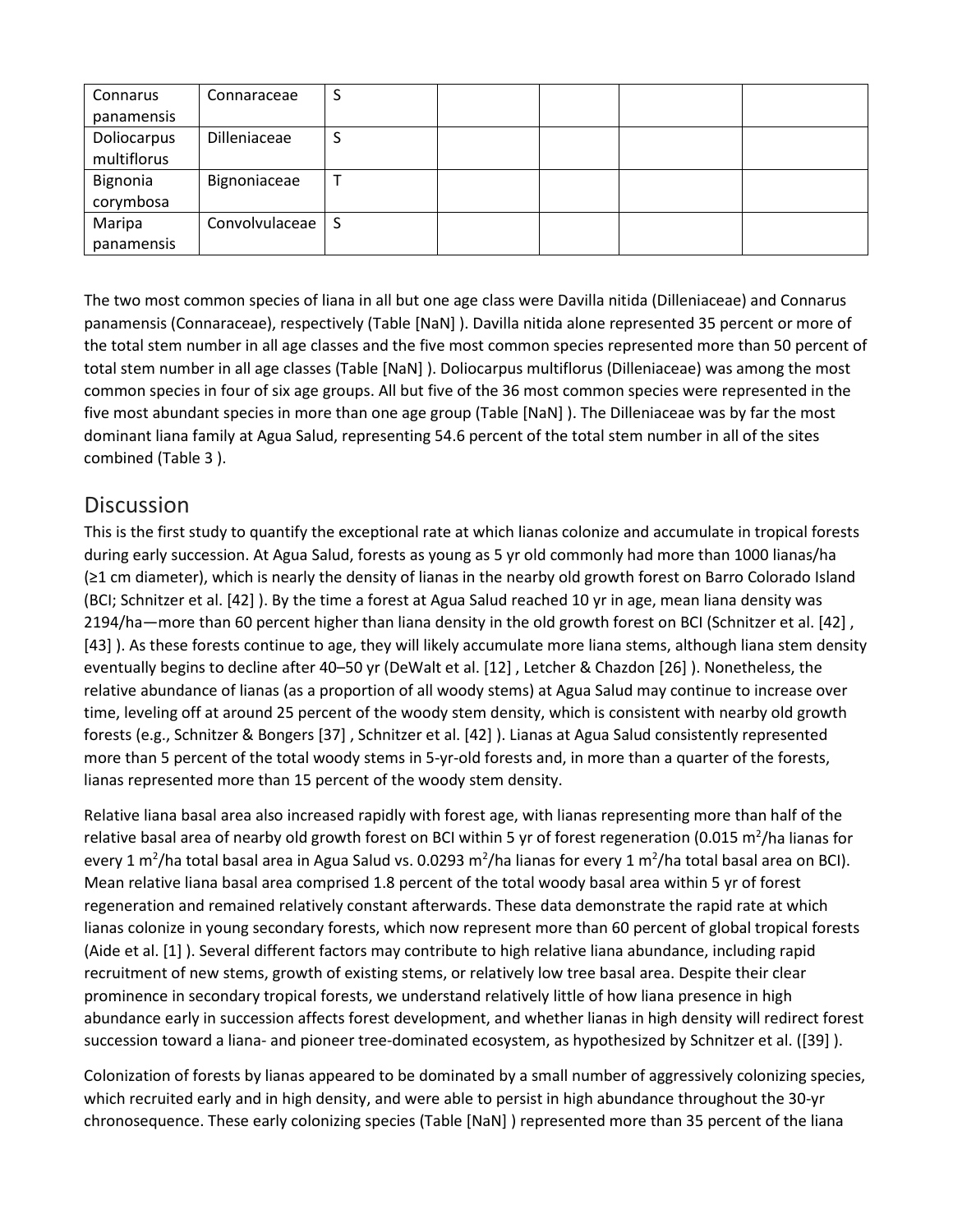community in the different aged forests. Our data may document a transition in the relative abundance of some apparently early successional species, to later successional species. The high persistent abundance of D. nitida and C. panamensis in all age groups and the consistently high abundance of several other common species suggest that some liana species recruit early during forest succession and remain persistent for the first 31 yr or longer. However, neither of these species were particularly dominant in the old growth forest of the BCI 50-ha plot, with D. nitida and C. panamensis representing <1 percent and 0.01 percent of the 67,447 rooted stems, respectively (Schnitzer et al. [42] ). In contrast, D. major, one the five most common liana species at Agua Salud, represented more than 3 percent of the liana stems in the BCI 50-ha plot, indicating that this species is able to achieve and maintain high stem densities throughout forest succession. Furthermore, Maripa panamensis, one of the most common species in the older forests (>15 yr) at Agua Salud, representing 2.5 percent of the stems in these forests, also represented a substantial proportion of the liana community in the BCI 50-ha plot (4.39 percent of the 67,447 rooted stems). If deterministic processes control liana abundance throughout succession (sensu Clements 1916), the relative abundance of M. panamensis should continue to increase at Agua Salud.

Our findings are consistent with those of previous studies by DeWalt et al. ([12] ), Kuzee and Bongers ([23] ), and Letcher and Chazdon ([26] ; see also Letcher [25] ). DeWalt et al. ([12] ) studied an older chronosequence of seasonal forests at the Barro Colorado Nature Monument (BCNM) in central Panama (20 yr old to mature) and found that liana density was highest in forests that were 20 and 40 yr old and decreased sharply in density in forests 70 yr and older. We compared the 20-yr-old forests at Agua Salud with the 20-yr-old forests of DeWalt et al. ([12] ) (after controlling for sampling differences) using Welch's two sample t-test and found no significant difference in mean liana density, basal area, or mean basal area per stem (Table [NaN] ). Older forests at BCNM tended to have fewer but larger lianas, which is consistent with normal thinning found during succession. For example, the mean basal area per stem was nearly three times higher in the older forests at BCNM than the younger forests at Agua Salud (>30 yr old, 0.00072 m<sup>2</sup> per liana, DeWalt et al. [12] ).

Table 4. Results of Welch's t -test comparing data from the 20-yr forests at the Agua Salud 30-yr chronosequence to those of nearby Barro Colorado Island (sampled by DeWalt et al. 12) both in central Panama. We found no significant differences between the liana density and basal area/ha and mean basal area per stem between the 20-yr-old forests at Agua Salud (N = 3) and Barro Colorado Island (N = 2)

| Variable                  | Agua Salud | DeWalt et al. | $P -$ |           | Degrees of |
|---------------------------|------------|---------------|-------|-----------|------------|
|                           | (mean)     | (mean)        | value | statistic | freedom    |
| Liana density/ha          | 2421.67    | 2081.25       | 0.83  | 0.270     | 1.046      |
| Total liana basal area/ha | 0.853      | 1.1700        | 0.77  | $-0.371$  | 1.010      |
| Mean basal area per       | 0.00035    | 0.00049       | 0.44  | $-1.187$  | 1.032      |
| stem                      |            |               |       |           |            |

In a series of different aged wet forests in Costa Rica, Letcher and Chazdon ([26] ) reported that liana density (in both absolute terms and relative to trees) was highest in 20-yr-old forest, and decreased linearly thereafter. Liana density was two times higher at Agua Salud than in the relatively aseasonal tropical wet forests in Costa Rica sampled by Letcher and Chazdon ([26] ). This stark contrast in liana density may be explained by differences in mean annual precipitation and dry season length. Liana density is inversely correlated with mean annual precipitation and positively correlated with the length of the dry season (Schnitzer [36] , DeWalt et al. [11] , [10] ). Mature wet tropical forests in Costa Rica are less than half as liana dense as mature forests in Panama (DeWalt & Chave [9] , Mascaro et al. [27] , Schnitzer et al. [42] , [43] , Yorke et al. [52] ). Therefore, lianas may play a much larger role in succession in forests with longer dry seasons and lower mean annual precipitation.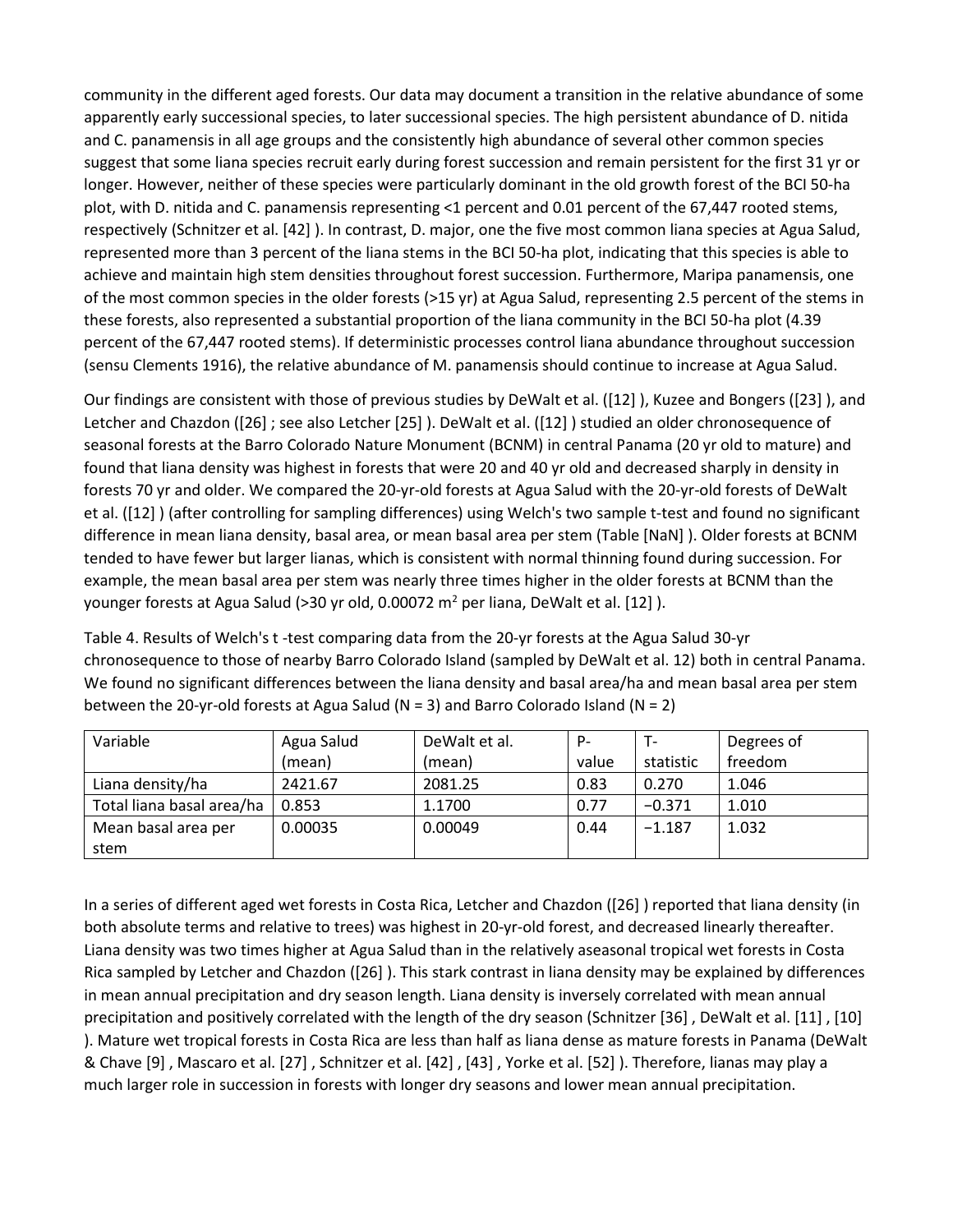Our findings demonstrate that lianas can recruit rapidly during forest development, and that forests as young as 5 yr old can have liana densities that approach or exceed those of nearby old growth forests. After 10 yr of forest development, mean liana density can be more than 60 percent higher than that of nearby old growth forests. The rapid rate of liana colonization appears to be led by a subset of liana species that colonize early in high abundance and appear to be able to persist well beyond the 30-yr duration of our chronosequence. By rapidly colonizing regenerating forests, lianas may redirect forest successional trajectories, a hypothesis that remains be tested.

# [Acknowledgments](https://0-web-b-ebscohost-com.libus.csd.mu.edu/ehost/detail/detail?vid=2&sid=d7b379ea-68ca-4f5f-a971-f592362fc14b%40pdc-v-sessmgr04&bdata=JnNpdGU9ZWhvc3QtbGl2ZQ%3d%3d#toc)

We thank Saara DeWalt, Susan Letcher, and two anonymous reviewers for helpful comments on this manuscript. We are grateful to Mario Bailon and Andres Hernandez for botanical identifications, Anabel Rivas, Miguel Nunez, Johana Balbuena, Guillermo Fernandez, Carlos Diaz, Julia Gonzalez, and a series of interns for their help in inventory work and data entry, as well as Daniela Weber and Federico Davis for their role in project and site management. Funding was provided by ForestGeo of the Smithsonian Global Earth Observatory (SIGEO), NSF DEB-0845071, a Research Growth Initiative grant from the University of Wisconsin-Milwaukee, HSBC Climate Partnership, and the Smithsonian Tropical Research Institute (STRI). Funding for travel for KEB was provided by the University of Wisconsin-Milwaukee Department of Biological Sciences, the Center for Latin American and Caribbean Studies, and a STRI short-term Fellowship. The Agua Salud project is part of the Smithsonian Institution's Forest Global Earth Observatories (ForestGEO), and is a collaboration between STRI, the Panama Canal Authority, the National Environmental Authority of Panama, and other Institutions.

# [Literature Cited](https://0-web-b-ebscohost-com.libus.csd.mu.edu/ehost/detail/detail?vid=2&sid=d7b379ea-68ca-4f5f-a971-f592362fc14b%40pdc-v-sessmgr04&bdata=JnNpdGU9ZWhvc3QtbGl2ZQ%3d%3d#toc)

- 1. Aide, T. M., M. L. Clark, H. R. Grau, D. Lopez-Carr, M. A. Levy, D. Redo, M. Bonilla-Moheno, G. Riner, M. J. Andrade-Nunez, and M. Muniz. 2012. Deforestation and reforestation of Latin America and the Caribbean (2001–2010). *Biotropica* 1– 10.
- 2. Arroyo-Rodriguez, V., N. Asensio, J. C. Dunn, J. Cristóbal-Azkarate, and A. Gonzalez-Zamora (2015). Use of lianas by primates: More than a food resource. *In* S. A. Schnitzer, F. Bongers, R. Burnham, and F. E. Putz (Eds.). *The ecology of lianas*, pp. 407– 426. Wiley-Blackwell Publishers, Oxford.
- 3. Battermann, S. A., L. O. Hedin, M. van Breugel, J. Ransijn, D. Craven, and J. S. Hall. 2013. Tropical carbon sink depends upon N2 fixation and biodiversity. *Nature* **22**: 4– 227.
- 4. van Breugel, M., J. Ransijn, D. Craven, F. Bongers, and J. S. Hall. 2011. Estimating carbon stock in secondary forests: Decisions and uncertainties associated with allometric biomass models. *For. Ecol. Manage*. **263**: 1648– 1657.
- 5. Clark, D. B., and D. A. Clark. 1990. Distribution and effects on tree growth of lianas and woody hemiepiphytes in a Costa Rican tropical wet forest. *J. Trop. Ecol.* **6**: 321– 331.
- 6. Crawley, M. J. 2007. *The R book*. John Wiley & Sons, Ltd., Sussex.
- 7. Dalling, J. W., S. A. Schnitzer, C. Baldeck, K. E. Harms, R. John, S. A. Mangan, E. Lobo, J. B. Yavitt, and S. P. Hubbell. 2012. Resource-based habitat associations in a neotropical liana community: Habitat associations of lianas. *J. Ecol.* **100**: 1174– 1182.
- 8. Development Core Team, R. 2008. *R: A language and environment for statistical computing*. R Foundation for Statistical Computing, Vienna, Austria.
- 9. DeWalt, S. J., and J. Chave. 2004. Structure and biomass of four lowland Neotropical forests. *Biotropica* **36**: 7– 19.
- 10. DeWalt, S. J., S. A. Schnitzer, L. F. Alves, F. Bongers, R. J. Burnham, Z. Cai, W. P. CArson, J. Chave, G. B. Chuyong, F. R. C Costa, C. E. N. Ewango, R. V. Gallagher, J. J. Gerwing, E. G. Amezcua, T. Hart, G. Ibarra-Manríquez, K. Ickes, D. Kenfack, S. G. Letcher, J. M. Macía, A. Malizia, M. Martínez-Ramos, J. Mascaro, C.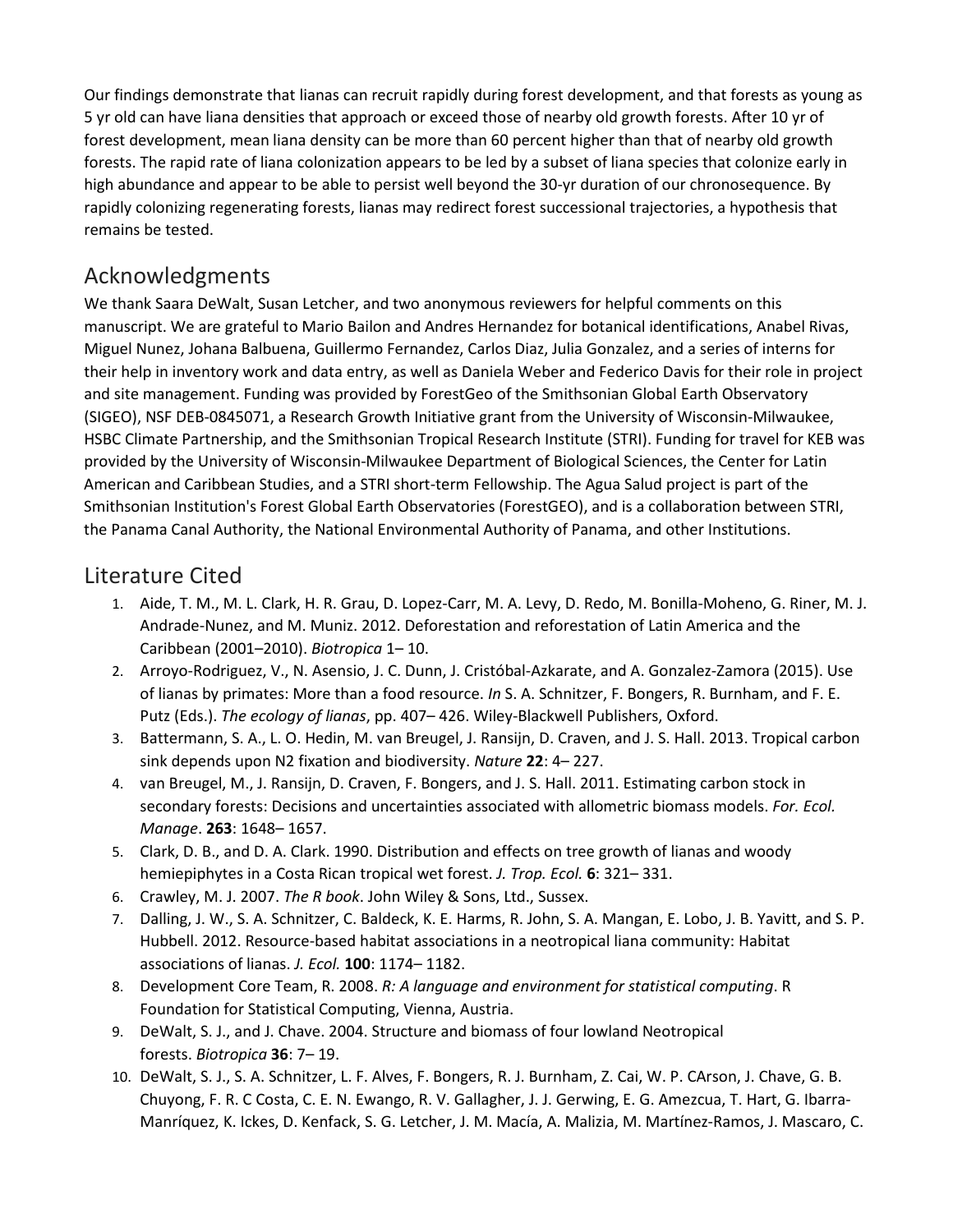Muthumperumal, S. Muthuramkumar, A. Nogueira, M. P. E. Parren, N. Parthasarathy, D. R. Pérez-Salicrup, F. E. Putz, H. Romero-Saltos, M. S. Reddy, M. N. Sainge, D. Thomas, and van Melis J. (2015). Biogeographical patterns of liana abundance and diversity. *In* S. A. Schnitzer, F. Bongers, R. Burnham, and F. E. Putz (Eds.). *The ecology of lianas*, pp. 131– 146. Wiley-Blackwell Publishers, Oxford.

- 11. DeWalt, S. J., S. A. Schnitzer, J. Chave, F. Bongers, R. J. Burnham, Z. Cai, G. Chuyong, D. B. Clark, C. E. N. Ewango, J. Gerwing, E. Gortaire, T. Hart, G. Ibarra-Manriquez, K. Ickes, D. Kenfack, M. J. Macia, J. Makana, M. Martinez-Ramos, J. Mascaro, S. Moses, H. C. Muller-Landau, M. P. E. Parren, N. Parthasarathy, D. R. Perez-Salicrup, F. E. Putz, H. Romero-Saltos, and D. Thomas. 2010. Annual rainfall and seasonality predict pan-tropical patterns of liana density and basal area. *Biotropica* **42**: 309– 317.
- 12. DeWalt, S. J., S. A. Schnitzer, and J. S. Denslow. 2000. Density and diversity of lianas along a chronosequence in a central Panamanian lowland forest. *J. Trop. Ecol.* **16**: 1– 19.
- 13. Dray, S., and A. B. Dufour. 2007. The ade4 package: Implementing the duality diagram for ecologists. *J. Stat. Softw.* **22**: 1– 20.
- 14. Dunn, J. C., N. Asensio, V. Arroyo-Rodríguez, S. A. Schnitzer, and J. Cristóbal-Azkarate. 2012. The ranging costs of a fallback food: Liana consumption supplements diet but increases foraging effort in howler monkeys. *Biotropica* **44**: 705– 714.
- 15. Field, C. B., M. J. Behrenfeld, J. T. Randerson, and P. Falkowski. 1998. Primary production of the biosphere: Integrating terrestrial and oceanic components. *Science* **281**: 237– 240.
- 16. Gerwing, J. J., S. A. Schnitzer, R. J. Burnham, F. Bongers, J. Chave, S. J. DeWalt, C. E. N. Ewango, R. Foster, D. Kenfack, and M. Martínez-Ramos. 2006. A standard protocol for liana censuses. *Biotropica* **38**: 256– 261.
- 17. Grauel, W. T., and F. E. Putz. 2004. Effects of lianas on growth and regeneration of *Prioria copaifera* in Darien, Panama. *For. Ecol. Manag.* **190**: 99– 108.
- 18. Hassler, S. K., B. Zimmermann, M. van Breugel, J. S. Hall, and H. Elsenbeer. 2011. Recovery of saturated hydraulic conductivity under secondary succession on former pasture in the humid tropics. *For. Ecol. Manage.* **261**: 1634– 1642.
- 19. Hegarty, E. E., and G. Caballé. 1991. Distribution and abundance of vines in forest communities. *In* F. E. Putz, and H. A. Mooney (Eds.). *The biology of vines*, pp. 313– 335. Cambridge University Press, Cambridge.
- 20. Ingwell, L. L., S. Joseph Wright, K. K. Becklund, S. P. Hubbell, and S. A. Schnitzer. 2010. The impact of lianas on 10 years of tree growth and mortality on Barro Colorado Island, Panama. *J. Ecol.* **98**: 879– 887.
- 21. Kazda, M., and J. Salzer. 2000. Leaves of lianas and self-supporting plants differ in mass per unit area and in nitrogen content. *Plant Biol.* **2**: 268– 271.
- 22. Körner, C. 2009. Responses of humid tropical trees to rising CO<sub>2</sub>. Annu. Rev. Ecol. Evol. Syst. 40: 61-79.
- 23. Kuzee, M. E., and F. Bongers. 2005. Climber abundance, diversity and colonization in degraded forests of different ages in Cote d'Ivoire. *In* F. Bongers, M. P. E. Parren, and D. Traore (Eds.). *Forest climbing plants of West Africa*. CABI Publishing, Oxfordshire.
- 24. Laurance, W. F., and C. A. Peres. 2006. *Emerging threats to tropical forests*, University of Chicago Press, Chicago, IL, USA.
- 25. Letcher, S. G. 2015. Patterns of liana succession in tropical forests. *In* S. A. Schnitzer, F. Bongers, R. Burnham, and F. E. Putz (Eds.). *The ecology of lianas*. Wiley-Blackwell Publishers, Oxford.
- 26. Letcher, S. G., and R. L. Chazdon. 2009. Lianas and self-supporting plants during tropical forest succession. *For. Ecol. Manage.* **257**: 2150– 2156.
- 27. Mascaro, J., S. A. Schnitzer, and W. P. Carson. 2004. Liana Diversity, Abundance, and Mortality in a Tropical Wet Forest in Costa Rica. *For. Ecol. Manage.* **190**: 3– 14.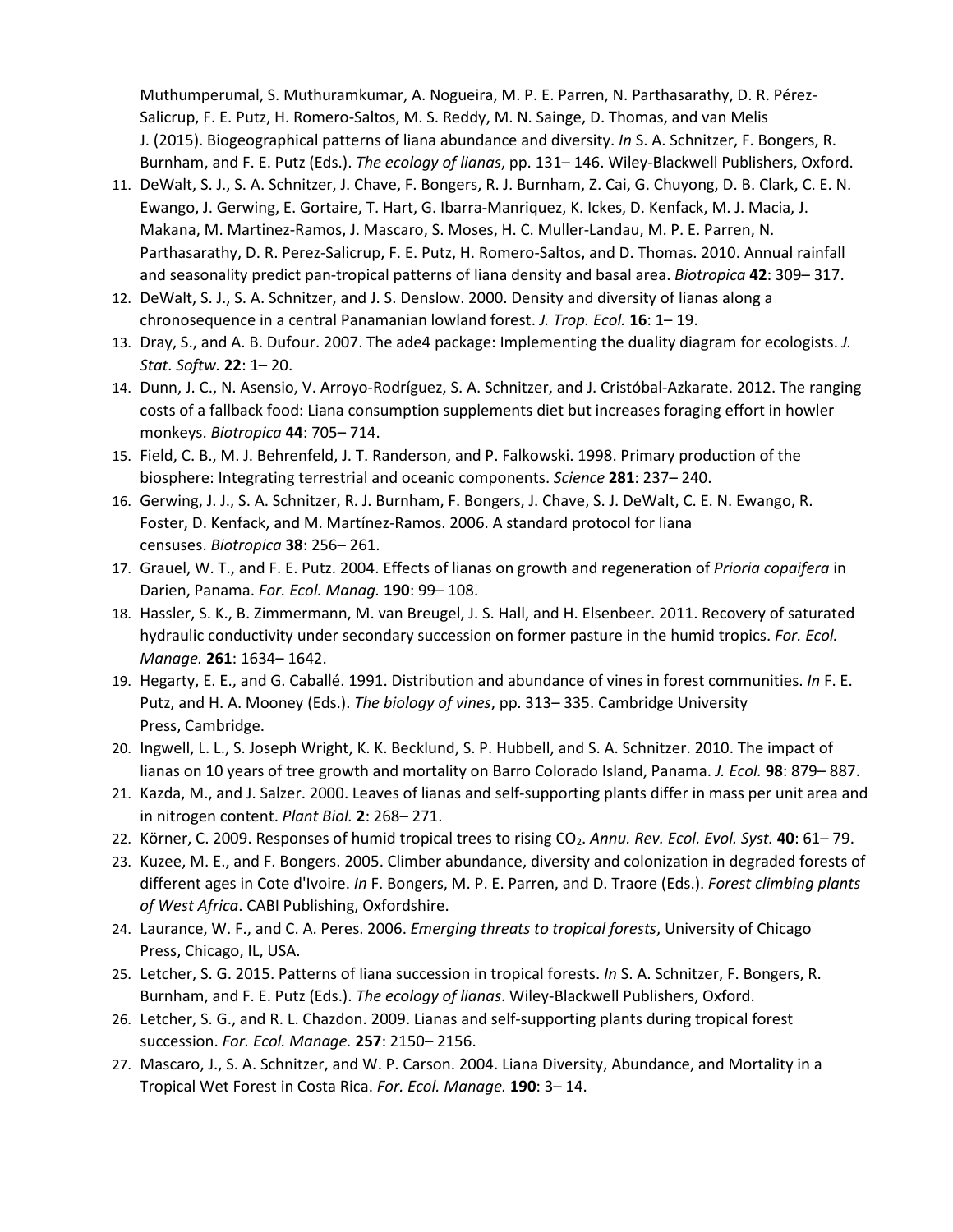- 28. Neumann-Cosel, L., B. Zimmermann, J. S. Hall, M. van Breugel, and H. Elsenbeer. 2011. Soil carbon dynamics under young tropical secondary forests on former pastures—a case study from Panama. *For. Ecol. Manage.* **261**: 1625– 1633.
- 29. Ogden, F. L., T. D. Crouch, R. F. Stallard, and J. S. Hall. 2013. Effect of land cover and use on dry season river runoff, runoff efficiency and peak in the seasonal tropics of central Panama. *Water Resour. Res.* **49**: 8443– 8462.
- 30. Pan, Y., R. A. Birdsey, J. Fang, R. Houghton, P. E. Kauppi, W. A. Kurz, O. L. Phillips, A. Shvidenko, S. L. Lewis, J. G. Canadell, P. Ciais, R. B. Jackson, S. W. Pacala, A. D. McGuire, S. Piao, A. Rautiainen, S. Sitch, and D. Hayes. 2011. A large and persistent carbon sink in the world's forests. *Science* **333**: 988– 993.
- 31. Phillips, O. L., R. Vasquez Martinez, A. Monteagudo Mendoza, T. R. Baker, and P. Núñez Vargas. 2005. Large lianas as hyperdynamic elements of the tropical forest canopy. *Ecology* **88**: 1250– 1258.
- 32. Powers, J. 2015. Patterns of liana succession in tropical forests. *In* S. A. Schnitzer, F. Bongers, R. Burnham, and F. E. Putz (Eds.). *The ecology of lianas*. Wiley-Blackwell Publishers, Oxford.
- 33. Putz, F. E. 1983. Liana biomass and leaf area of a" Tierra Firme" forest in the Rio Negro Basin, Venezuela. *Biotropica* **15**: 185– 189.
- 34. Putz, F. E. 1984. The natural history of lianas on Barro Colorado Island, Panama. *Ecology* **65**: 1713– 1724.
- 35. R Development Core Team. 2008. *R: A language and environment for statistical computing*. R Foundation for Statistical Computing, Vienna, Austria.
- 36. Schnitzer, S. A. 2005. A mechanistic explanation for global patterns of liana abundance and distribution. *Am. Nat.* **166**: 262– 276.
- 37. Schnitzer, S. A., and F. Bongers. 2002. The ecology of lianas and their role in forests. *Trends Ecol. Evol.* **17**: 223– 230.
- 38. Schnitzer, S. A., and W. P. Carson. 2010. Lianas suppress tree regeneration and diversity in treefall gaps. *Ecol. Lett.* **13**: 849– 857.
- 39. Schnitzer, S. A., J. W. Dalling, and W. P. Carson. 2000. The impact of lianas on tree regeneration in tropical forest canopy gaps: Evidence for an alternative pathway of gap-phase regeneration. *J. Ecol.* **88**: 655– 666.
- 40. Schnitzer, S. A., S. J. DeWalt, and J. Chave. 2006. Censusing and measuring lianas: A quantitative comparison of the common methods. *Biotropica* **38**: 581– 591.
- 41. Schnitzer, S. A., M. E. Kuzee, and F. Bongers. 2005. Disentangling above-and below-ground competition between lianas and trees in a tropical forest. *J. Ecol.* **93**: 1115– 1125.
- 42. Schnitzer, S. A., S. A. Mangan, J. W. Dalling, C. A. Baldeck, S. P. Hubbell, A. Ledo, and S. R. Yorke. 2012. Liana abundance, diversity, and distribution on Barro Colorado Island, Panama. *PLoS One* **7**: e52114.
- 43. Schnitzer, S. A., S. A. Mangan, and S. P. Hubbell. 2015a. The lianas of Barro Colorado Island. *In* S. A. Schnitzer, F. Bongers, R. Burnham, and F. E. Putz (Eds.). *The ecology of lianas*. Wiley-Blackwell Publishers, Oxford.
- 44. Schnitzer, S. A., F. E. Putz, F. Bongers, and K. Kroening. 2015b. The past, present, and future of liana ecology. *In* S. A. Schnitzer, F. Bongers, R. Burnham, and F. E. Putz (Eds.). *The ecology of lianas*. Wiley-Blackwell Publishers, Oxford.
- 45. Schnitzer, S. A., S. Rutishauser, and S. Aguilar. 2008. Supplemental Protocol for Liana Censuses. *For. Ecol. Manage.* **255**: 1044– 1049.
- 46. Stallard, R. F., F. L. Ogden, H. Elsenbeer, and J. S. Hall. 2010. Panama Canal watershed experiment: Agua Salud Project. *Wat. Resour. Impact.* **12**: 17– 20.